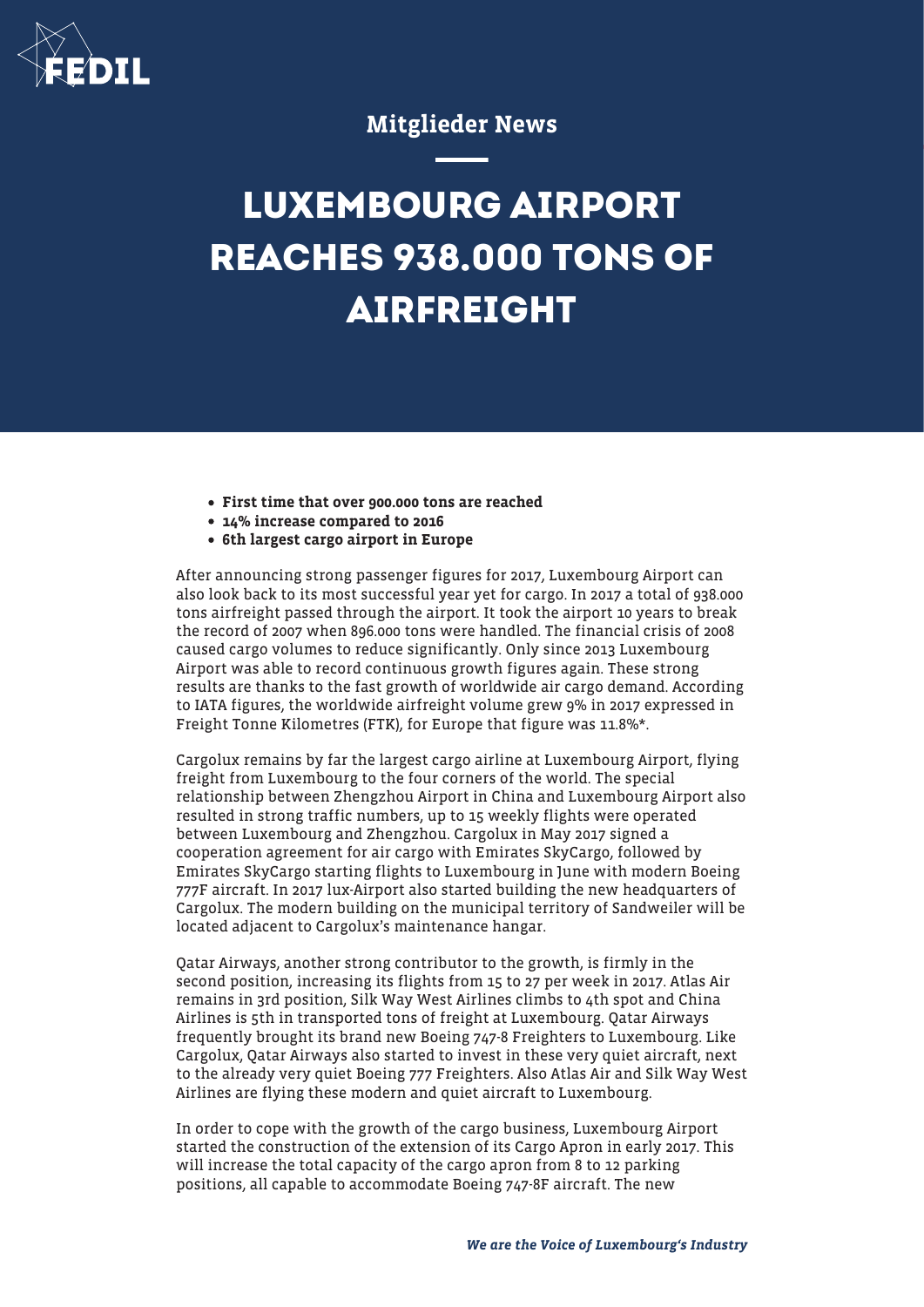extension will be equipped with a Hydrant Refuelling System, making aircraft fuelling operations safer and more efficient. The apron will also be equipped with energy-saving LED spotlights and environmentally-friendly underground power supplies to provide electricity to the aircraft, which replace dieselpowered units. The first 2 positions will be operational in September 2018, the last 2 positions at the end of October 2018. These works represent an investment of approximately 40 million Euro.



In 2017 again many types of special cargo were transported via the airport. One of the specialties of the Cargocenter at Luxembourg Airport, operated by LuxairCARGO, is the handling of outsized cargo, which can only be transported with 747 freighter aircraft thanks to the large nose loading door which is unique for this type of aircraft.

Another specialty is the transport of pharmaceutical products which require strict temperature control during the entire transport cycle. 31.000 tons of pharma products were shipped via the airport in 2017.

Beside special freight like cars, helicopters and aircraft engines, thousands of animals traveled safely through Luxembourg Airport this year, e.g. Alpacas, Bison, Deer, Fish, Giraffes, Gorillas, Hamster, Horses, Kangaroo, Pigs, Swans, Turtles and Zebras.

[www.lux-airport.lu](http://www.lux-airport.lu)